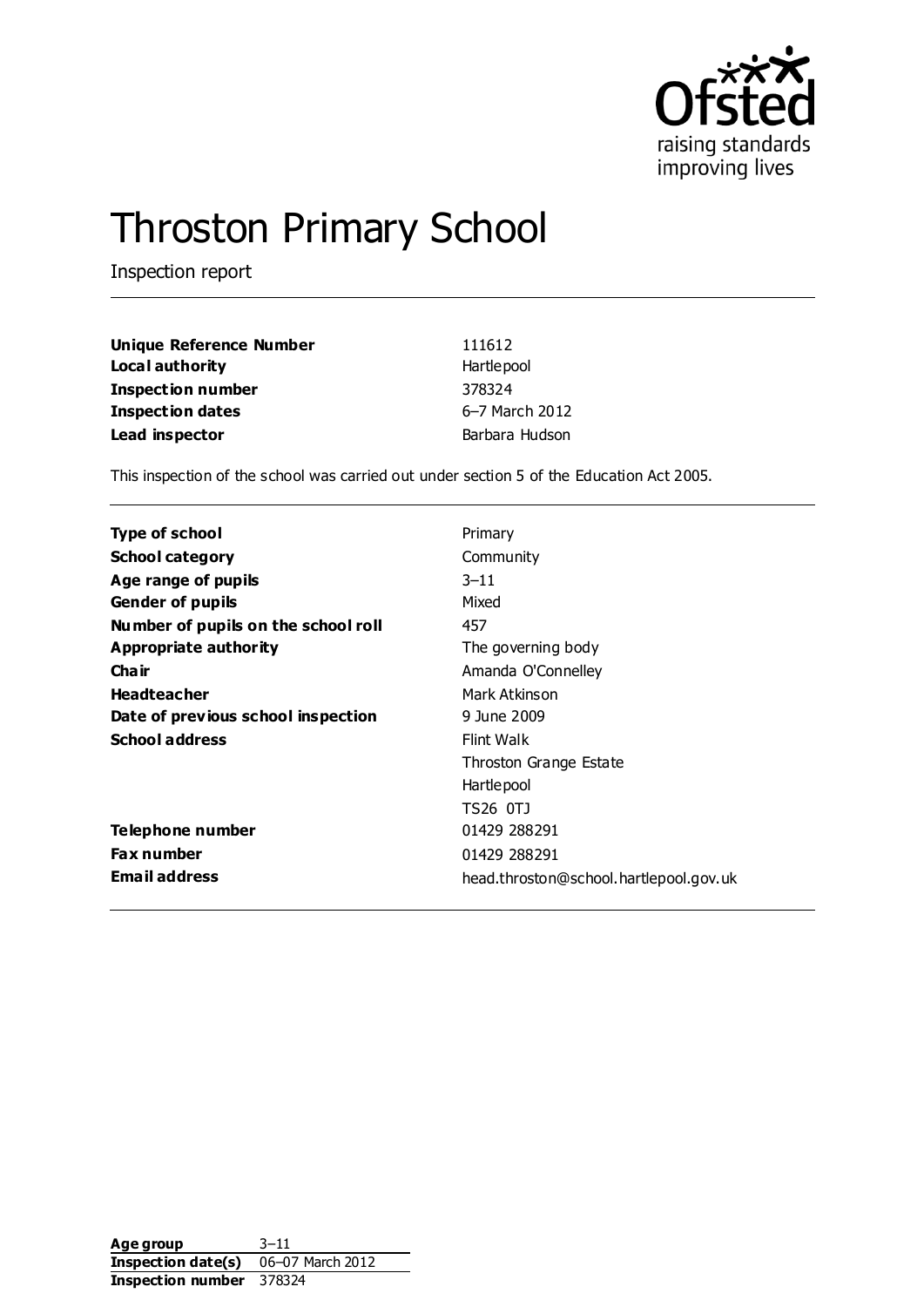

You can use Parent View to give Ofsted your opinion on your child's school. Ofsted will use the information parents and carers provide when deciding which schools to inspect and when.

You can also use Parent View to find out what other parents and carers think about schools in England. You can visit [www.parentview.ofsted.gov.uk,](../../../../../../../AppData/Local/Microsoft/Windows/Temporary%20Internet%20Files/Content.IE5/ZNBL2TC9/www.parentview.ofsted.gov.uk) or look for the link on the main Ofsted website: [www.ofsted.gov.uk](../../../../../../../AppData/Local/Microsoft/Windows/Temporary%20Internet%20Files/Content.IE5/ZNBL2TC9/www.ofsted.gov.uk)

The Office for Standards in Education, Children's Services and Skills (Ofsted) regulates and inspects to achieve excellence in the care of children and young people, and in education and skills for learners of all ages. It regulates and inspects childcare and children's social care, and inspects the Children and Family Court Advisory Support Service (Cafcass), schools, colleges, initial teacher training, work-based learning and skills training, adult and community learning, and education and training in prisons and other secure establishments. It assesses council children's services, and inspects services for looked after children, safeguarding and child protection.

Further copies of this report are obtainable from the school. Under the Education Act 2005, the school must provide a copy of this report free of charge to certain categories of people. A charge not exceeding the full cost of reproduction may be made for any other copies supplied.

If you would like a copy of this document in a different format, such as large print or Braille, please telephone 0300 123 4234, or email [enquiries@ofsted.gov.uk](mailto:enquiries@ofsted.gov.uk)

You may copy all or parts of this document for non-commercial purposes, as long as you give details of the source and date of publication and do not alter the information in any way.

To receive regular email alerts about new publications, including survey reports and school inspection reports, please visit our website and go to 'Subscribe'.

Piccadilly Gate Store Street Manchester M1 2WD

T: 0300 123 4234 Textphone: 0161 618 8524 [enquiries@ofsted.gov.uk](mailto:enquiries@ofsted.gov.uk) [www.ofsted.gov.uk](http://www.ofsted.gov.uk/)



© Crown copyright 2012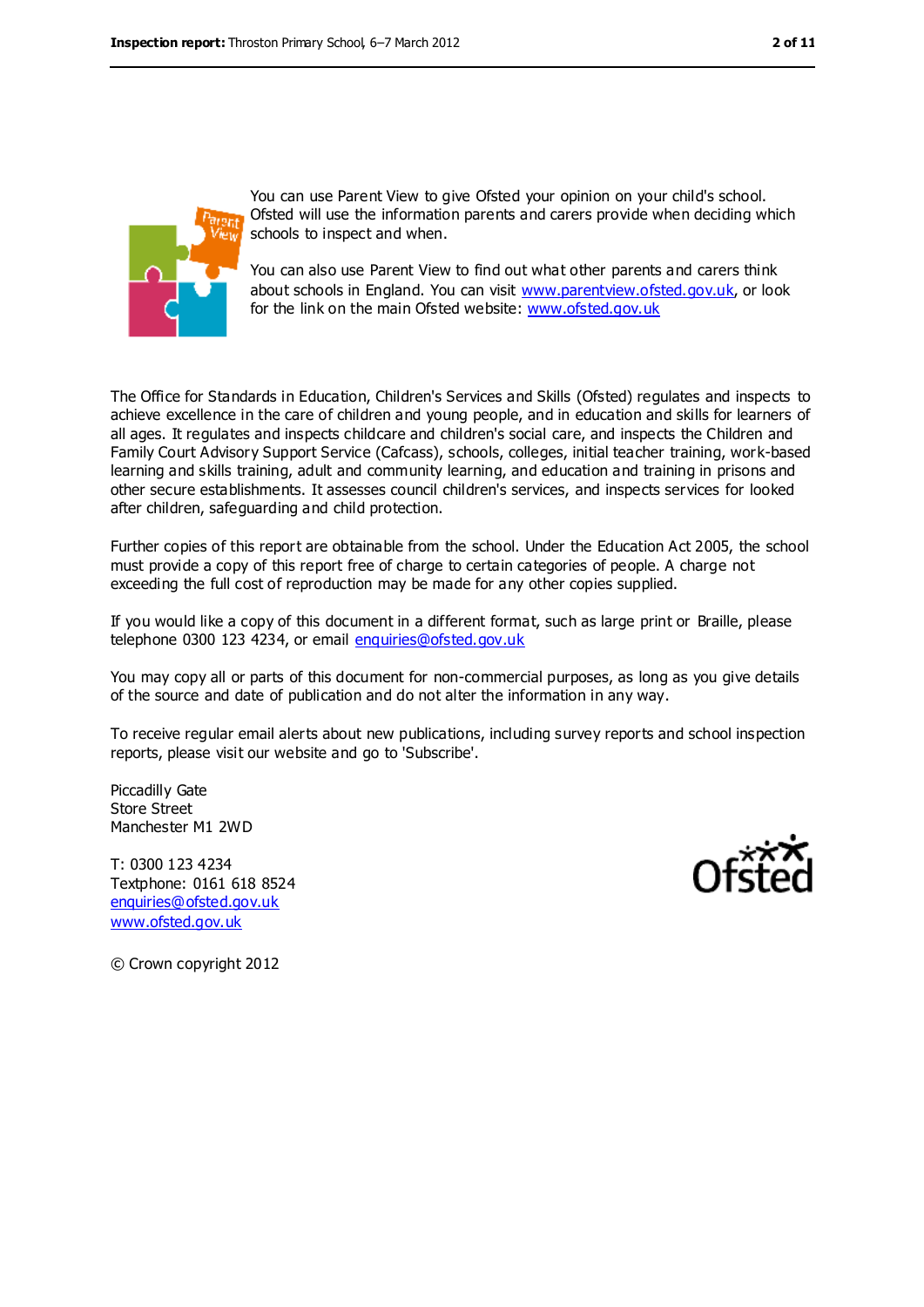# **Introduction**

Inspection team

Barbara Hudson Kate Pringle

Additional inspector Additional inspector Carole Snee **Additional inspector** 

This inspection was carried out with two days' notice. Inspectors visited 26 lessons or parts of lessons, including some where the links between sounds and letters were being taught. Fifteen teachers were observed and approximately 23 hours were spent in direct observation of teaching and learning. Meetings were held with groups of pupils, members of the governing body and school staff. The inspectors observed the school's work in and out of the classroom and looked at documentation relating to pupils' achievement, safeguarding pupils, school improvement planning and the governing body. Inspectors took account of the responses to the on-line questionnaire (Parent View) in planning the inspection. Inspectors analysed parents' and carers' responses expressed in the 265 questionnaires returned and the responses in questionnaires completed by the staff and pupils.

# **Information about the school**

This is a larger than average size primary school. Nearly all pupils are of White British heritage and speak English as their first language. A few pupils are from minority ethnic backgrounds. The proportion of pupils known to be eligible for free school meals is broadly average. The proportion of disabled pupils and those who have special educational needs, including those with a statement of special educational needs, is below average. The school meets the current floor standard. The school runs a breakfast and after-school club.

The school holds numerous awards including Basic Skills Agency Quality Mark, Activemark, Artsmark, National Healthy School status, Eco-school Green Flag Award, International School Award and Investors in People.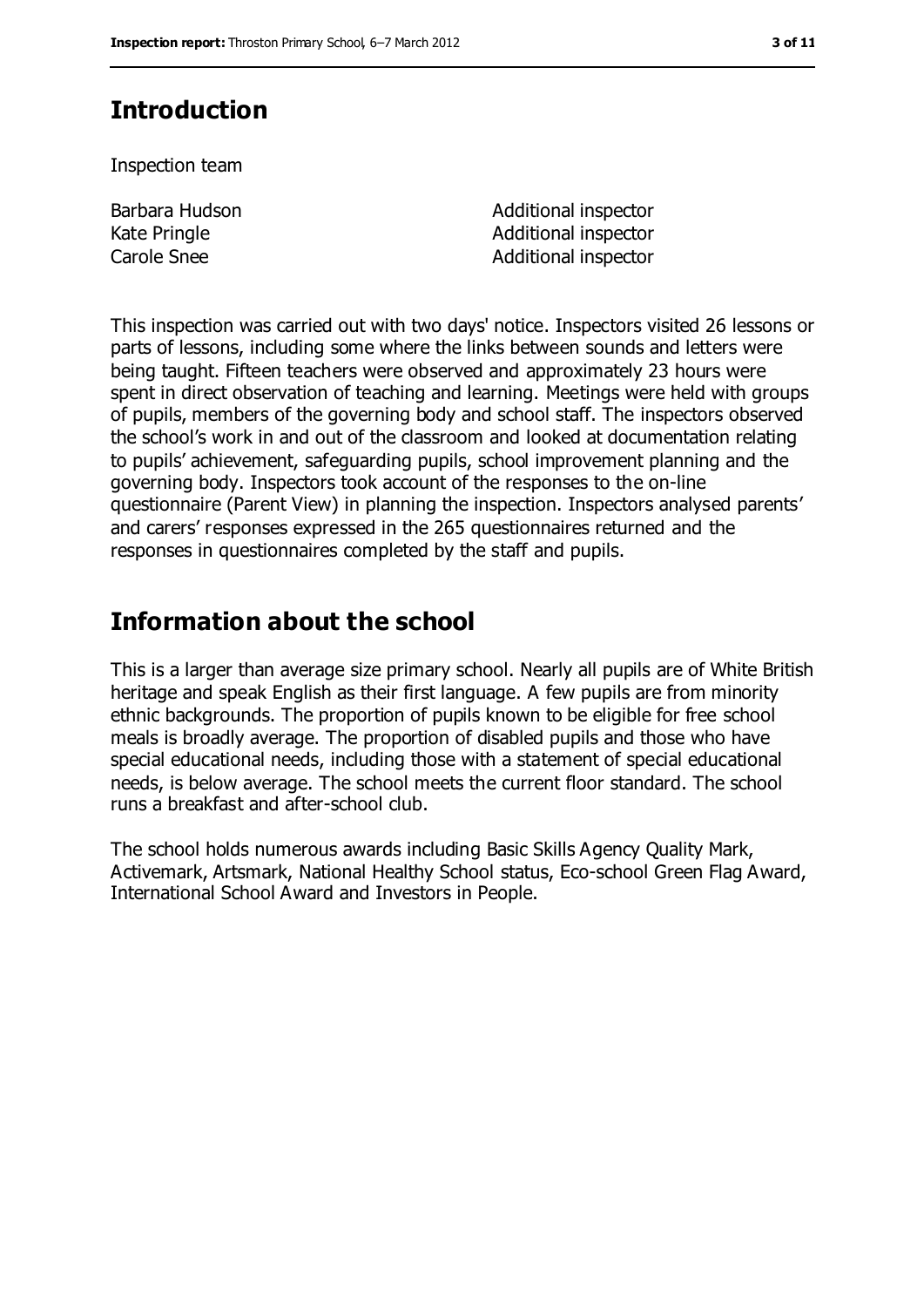**Inspection grades: 1 is outstanding, 2 is good, 3 is satisfactory and 4 is ina dequate** Please turn to the glossary for a description of the grades and inspection terms

# **Inspection judgements**

| <b>Overall Effectiveness</b> |  |
|------------------------------|--|
|------------------------------|--|

| <b>Achievement of pupils</b>          |  |
|---------------------------------------|--|
| <b>Quality of teaching</b>            |  |
| <b>Behaviour and safety of pupils</b> |  |
| <b>Leadership and management</b>      |  |

### **Key Findings**

- This is a good school. It is not outstanding because teaching is not yet consistently good or better. Pupils, parents, carers and staff are overwhelmingly positive about all the school has to offer. They value the way that, by leaders responding to pupils' changing needs, it is constantly improving.
- Children receive a good start to their education in the Early Years Foundation Stage because the staff know the children exceptionally well and provide interesting and challenging activities for them to do. All groups of pupils make good progress in Key Stages 1 and 2. Pupils' attitudes to work are excellent. Pupils achieve well and overall attainment is above average and improving quickly in writing and mathematics.
- $\blacksquare$  The strength in the good teaching lies in the excellent relationships between the teaching staff and pupils. Teachers effectively praise and support pupils in lessons, but the marking of pupils' work is not consistent. Teachers provide many opportunities for pupils to use their basic skills across the curriculum but the application is through highly-structured tasks and not in a practical, investigative and creative way.
- Pupils' behaviour is consistently good and often outstanding. All staff are vigilant about pupils' safety and pupils say they feel very safe in school.
- The headteacher motivates staff and pupils to give of their best. The drive, ambition and passion of the governing body and staff to make this school the best are evident in everything that they do. The leadership of teaching and the management of performance are good and highly focused on individual staff needs. However, leaders' evaluations of the school's work are not yet sufficiently precise to be of optimum use in identifying the progress of different groups of pupils.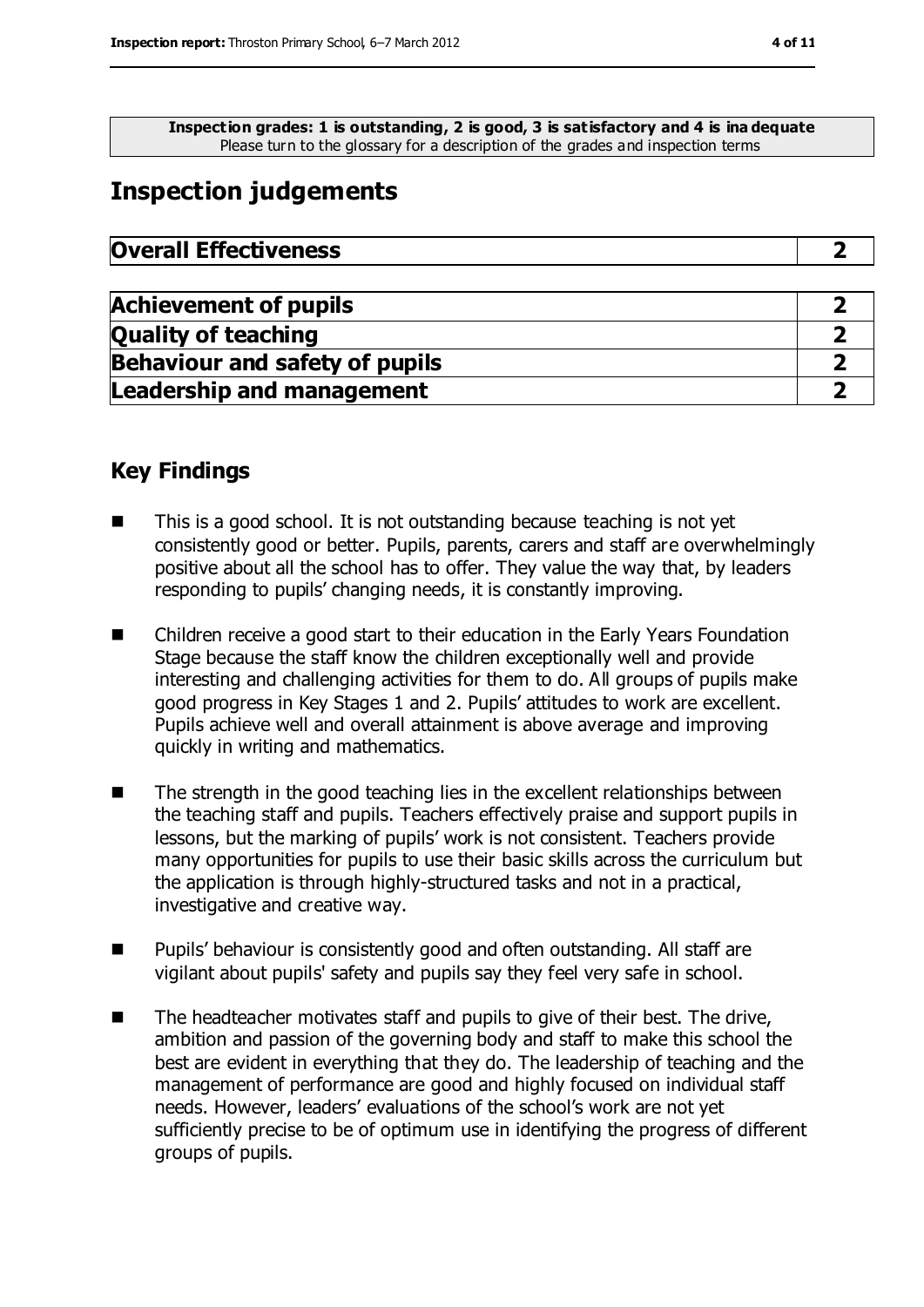### **What does the school need to do to improve further?**

- Ensure teaching is consistently good or better by:
	- providing work that is even more closely matched to what pupils of differing abilities can do
	- improving the consistency with which teachers mark pupils' work and provide feedback
	- developing a more practical, investigative and creative approach to the way writing and mathematical skills are applied across the curriculum.
- **E** Ensure leaders provide more precise evaluations of the impact of the school's work on outcomes for different groups of pupils.

### **Main Report**

#### **Achievement of pupils**

The overall achievement of pupils, whatever their starting points, is good and this aligns with the positive views of parents and carers. Pupils say that they enjoy their lessons because they learn lots of new things. They are enthusiastic, motivated to learn, cooperate extremely well and want to do their best. Pupils listen attentively and follow instructions carefully. They carefully apply their writing and mathematical targets to their work. Pupils' good reading skills make a significant contribution to the pace of learning. Pupils apply themselves well to the tasks that they are given to do. They make particularly good progress in developing their skills during practical tasks. This was very evident when Year 4 pupils were animating a history topic for the school's website.

Children join the Nursery class with skills that are broadly typical for their age, except for aspects of their communication skills which are below expectations. In the Early Years Foundation Stage children make good gains in all areas of learning, especially in their use of language. They effectively take part in well-planned group activities led by a member of staff. They also have the appropriate opportunities to make decisions and choices to direct their own learning. By the end of the Reception Year, almost all children reach the levels expected for their age in all areas of learning and many exceed these.

All groups of pupils in Key Stages 1 and 2 make good gains in their learning. Pupils who are disabled and those who have special educational needs are effectively supported. A rigorous analysis of each pupil's needs ensures interventions are appropriate and well-planned, enabling them to make good progress. Pupils' attainment in reading is above average at the end of Year 2 and Year 6. A dip in Year 6 pupils' writing attainment in 2011 has been rigorously addressed and the current Year 6 pupils are well on track to attain above average standards in this area. At the end of Year 2 and Year 6 pupils' attainment is above average and improving quickly. This is because of a high focus on teachers providing pupils with appropriate targets which pupils are applying well in their writing and mathematical tasks.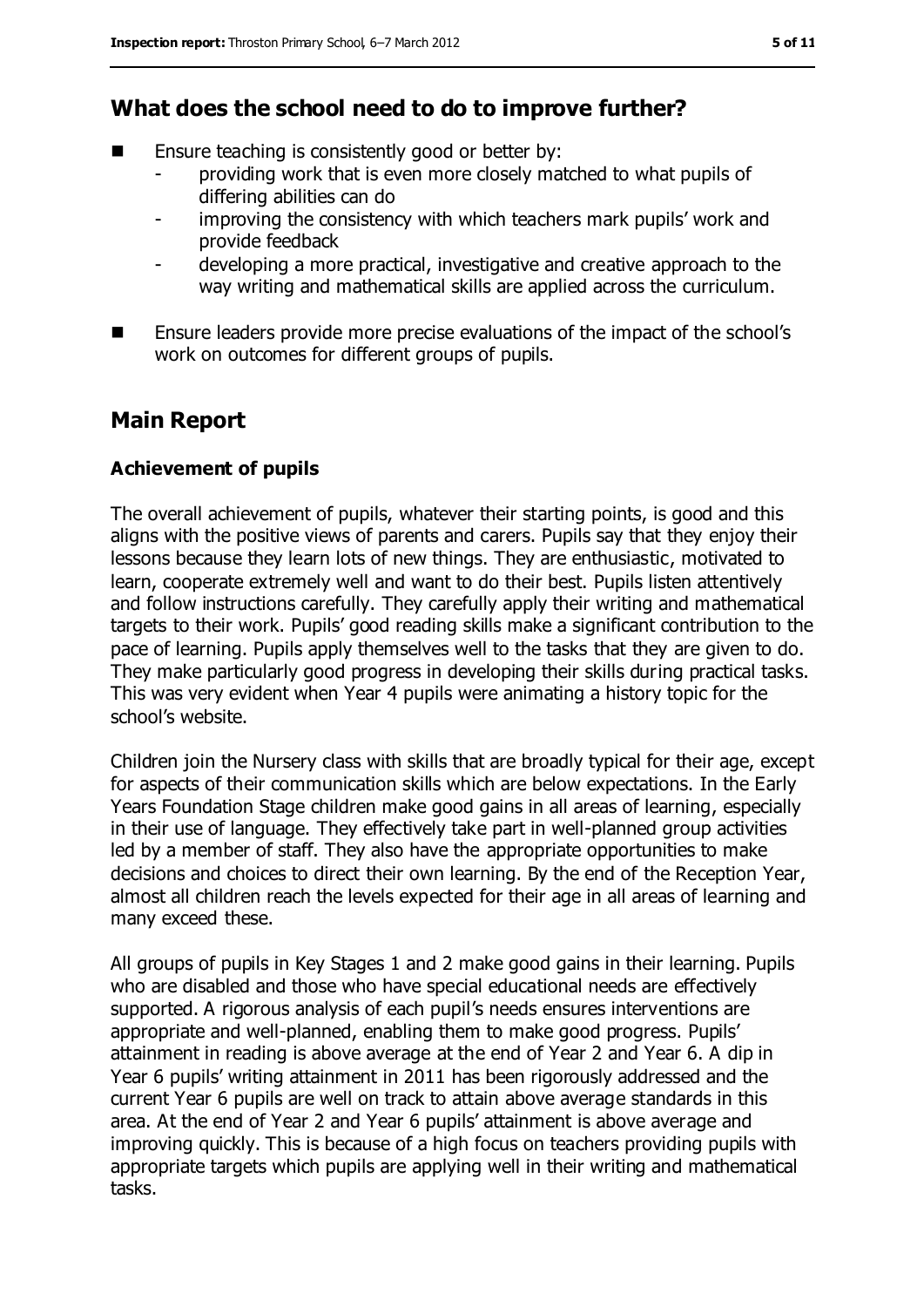#### **Quality of teaching**

The good quality of teaching is recognised and greatly appreciated by parents and carers. As one parent commented, 'all staff take considerable care, going that extra step to ensure the children and parents are happy'. Although the majority of teaching observed during the inspection was good there was a very small minority of satisfactory teaching. In such lessons, the pace of learning slows and pupils become a little restless. All the teaching staff are ambitious for each pupil to achieve their best. They demonstrate this by carefully monitoring how well pupils are learning during a lesson so that the level of support can be altered quickly. Teaching staff are adept at helping pupils to become more confident in their abilities by well-timed and focused verbal praise. This means that by the end of the lesson each pupil feels proud of their efforts. Pupils say that learning is fun and their work is 'either just right or a little bit hard, but rarely too easy'. Teachers' good quality questioning and leading of discussions ensures that pupils are actively engaged in learning. This was very evident in a Year 5 lesson when pupils were asked to work out equivalent fractions. Usually, the teaching matches tasks well to the different ability groups in the class, but sometimes the activities do not sufficiently challenge all pupils, particularly the more able.

Teachers provide many opportunities for pupils to apply their reading, writing and mathematical skills across the curriculum. However, they tend to do this through highly-structured activities where pupils are not required to use practical, investigative and creative skills independently. Teachers' marking of pupils' work is variable. Where it is excellent it highlights the strengths in a piece of work, what needs to be done next to make it better and pupils are given the time to respond to the teachers' feedback. Where it is satisfactory it provides praise and only occasional areas for improvement. Teachers effectively promote pupils' spiritual, moral, social and cultural development through carefully planned activities. This was evident in Year 6 pupils' work on Africa where they were working with a partner and given time to reflect on what it would be like to live without clean water.

Children in the Early Years Foundation Stage progress well because of the wide range of good quality learning experiences that adults provide, both indoors and outdoors. Activities are planned so that there is good challenge for most groups of children when they work independently although, sometimes, the most able children are not challenged enough in their independent activities. Reading is taught well. Parents and carers are given good support to help their children at home through high quality reading diaries.

#### **Behaviour and safety of pupils**

Pupils understand that good behaviour and consideration of others is the foundation of their happy and caring community. From the time they join the school in the nursery class, children learn to adapt themselves to the needs of others. Their behaviour is courteous and thoughtful, showing a real awareness of the need to care for each other and respect each other's rights. A calm and purposeful atmosphere pervades all areas of the school. Behaviour in lessons and around the school is good and often outstanding. Occasionally, when the pace of lessons slows, some pupils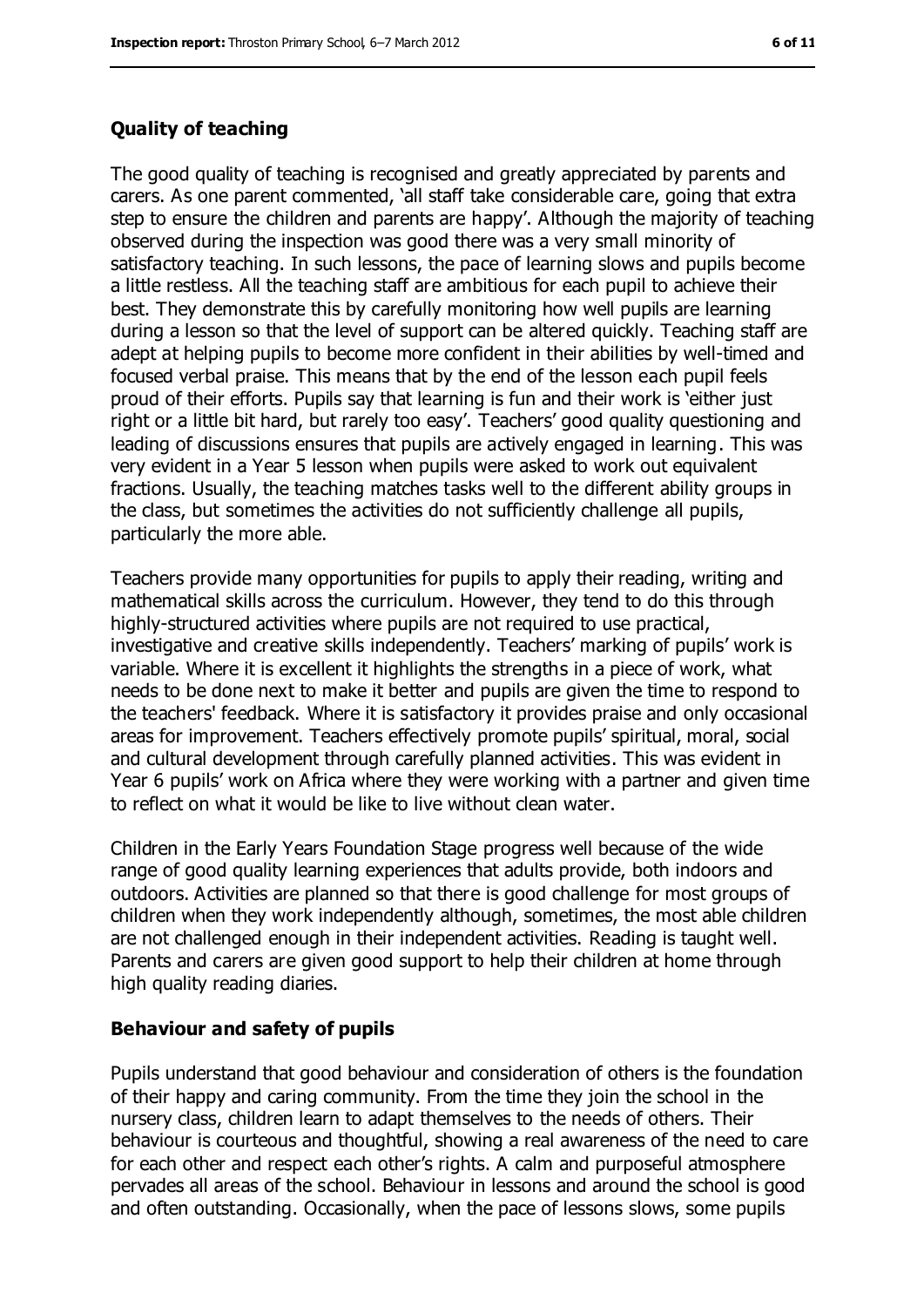become restless. The staff have created a positive, supportive environment in which all can thrive and do their best. Pupils, parents and carers confirm that this is the norm.

Pupils report that bullying in any form is rare and that when it does occur staff deal with it quickly and effectively. This is confirmed in pupils' and parents' and carers' questionnaires responses and discussions. Pupils have a good understanding of how to keep safe in school and in their community. They feel very safe and secure at school, form excellent relationships with each other and their teachers and thrive in an environment that nurtures and celebrates success. Pupils' attendance is now well above average, reflecting their enjoyment of school.

#### **Leadership and management**

Leaders and managers at all levels demonstrate the ambition, determination and expertise to improve the school continually, showing a good capacity for improvement. The headteacher shares his clear, ambitious vision by leading through example. Roles and responsibilities are well delegated. High levels of communication, teamwork, professional dialogue and sharing good practice from within and beyond the school, are the norm. This has produced good improvement since the last inspection. Teaching has developed through careful identification of needs, targeted opportunities for professional development and a focus on teacher accountability for the progress of the pupils in their class. Teachers are vigilant about ensuring every child has equal access to all that the school has to offer and that all are achieving well. In the Early Years Foundation Stage, the learning environment has been transformed.

Relationships with parents, carers and the community are exceptionally positive. This is very evident in the very high number and positive returns of the parents' and carers' questionnaires. Parents and carers are highly appreciative of the good quality breakfast- and after-school club that is provided for pupils. Pupils' progress in writing has been rigorously addressed and inspection evidence shows that this is having a positive impact on pupils' attainment across the school. Attendance has also improved through school actions and also because the pupils gain great enjoyment from coming to their school. The leaders have developed a good curriculum that meets pupils' needs and promotes pupils' spiritual, moral, social and cultural development well.

Senior leaders and the governing body have an accurate picture of the school's strengths and where it needs to improve. Although leaders gather very detailed information and data about pupils' individual progress, it is not always evaluated closely enough to identify the progress of different groups. The governing body holds the school to account well. Its members bring a wide range of expertise and experience to the service of the school and community. The governing body ensures that policies are understood and implemented effectively by all staff, including those for safeguarding and tackling discrimination. Members of the governing body and staff make excellent links with parents and carers who, in turn, are high in their praise of how well their children are taught and cared for in school.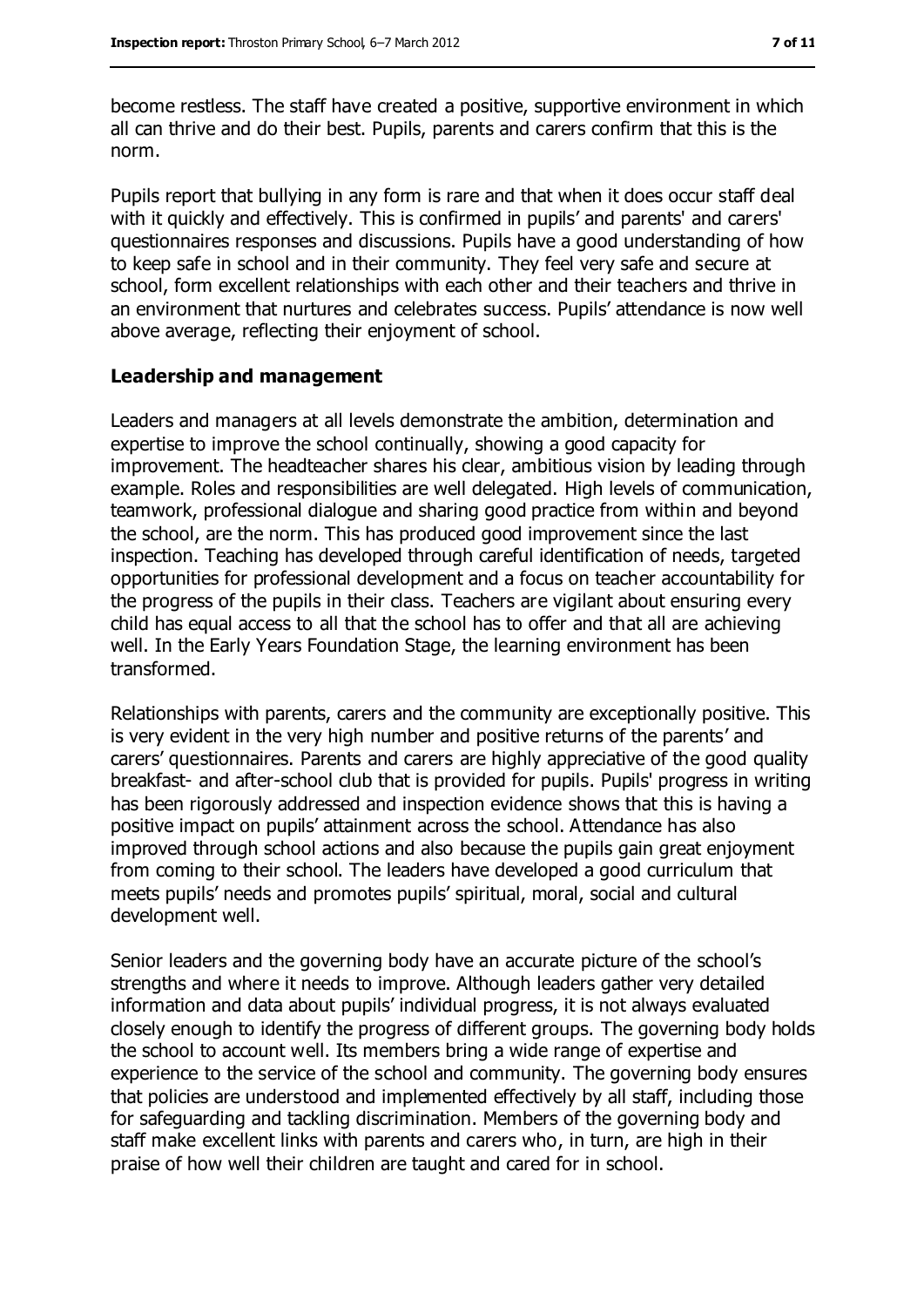# **Glossary**

### **What inspection judgements mean**

| Grade   | <b>Judgement</b> | <b>Description</b>                                                                                                                                                                                                            |
|---------|------------------|-------------------------------------------------------------------------------------------------------------------------------------------------------------------------------------------------------------------------------|
| Grade 1 | Outstanding      | These features are highly effective. An outstanding school<br>provides exceptionally well for all its pupils' needs.                                                                                                          |
| Grade 2 | Good             | These are very positive features of a school. A school that is<br>good is serving its pupils well.                                                                                                                            |
| Grade 3 | Satisfactory     | These features are of reasonable quality. A satisfactory school<br>is providing adequately for its pupils.                                                                                                                    |
| Grade 4 | Inadequate       | These features are not of an acceptable standard. An<br>inadequate school needs to make significant improvement in<br>order to meet the needs of its pupils. Ofsted inspectors will<br>make further visits until it improves. |

### **Overall effectiveness of schools**

|                       | Overall effectiveness judgement (percentage of schools) |      |                     |                   |
|-----------------------|---------------------------------------------------------|------|---------------------|-------------------|
| <b>Type of school</b> | <b>Outstanding</b>                                      | Good | <b>Satisfactory</b> | <b>Inadequate</b> |
| Nursery schools       | 46                                                      | 46   |                     |                   |
| Primary schools       |                                                         | -47  | 40                  |                   |
| Secondary schools     | 14                                                      | 38   | 40                  |                   |
| Special schools       | 28                                                      | 48   | 20                  |                   |
| Pupil referral units  | 15                                                      | 50   | 29                  |                   |
| All schools           |                                                         | 46   | 38                  |                   |

New school inspection arrangements have been introduced from 1 January 2012. This means that inspectors make judgements that were not made previously.

The data in the table above are for the period 1 September 2010 to 31 August 2011 and represent judgements that were made under the school inspection arrangements that were introduced on 1 September 2009. These data are consistent with the latest published official statistics about maintained school inspection outcomes (see [www.ofsted.gov.uk\)](../../../../../../../AppData/Local/Microsoft/Windows/Temporary%20Internet%20Files/Content.IE5/ZNBL2TC9/www.ofsted.gov.uk).

The sample of schools inspected during 2010/11 was not representative of all schools nationally, as weaker schools are inspected more frequently than good or outstanding schools.

Primary schools include primary academy converters. Secondary schools include secondary academy converters, sponsor-led academies and city technology colleges. Special schools include special academy converters and non-maintained special schools.

Percentages are rounded and do not always add exactly to 100.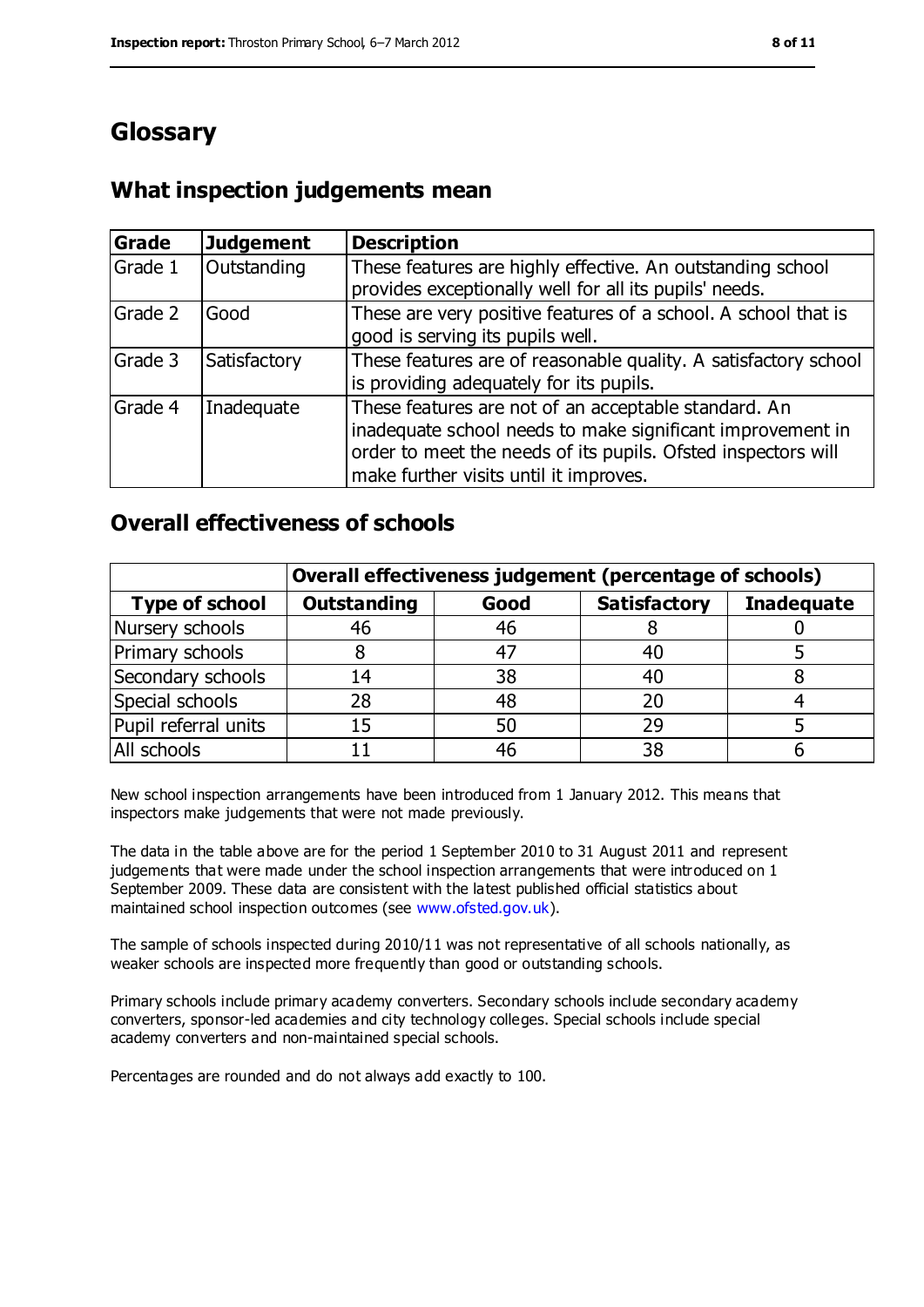# **Common terminology used by inspectors**

| Achievement:                  | the progress and success of a pupil in their learning and<br>development taking account of their attainment.                                                                                                           |
|-------------------------------|------------------------------------------------------------------------------------------------------------------------------------------------------------------------------------------------------------------------|
| Attainment:                   | the standard of the pupils' work shown by test and<br>examination results and in lessons.                                                                                                                              |
| Behaviour                     | how well pupils behave in lessons, with emphasis on their<br>attitude to learning. Pupils' punctuality to lessons and their<br>conduct around the school.                                                              |
| Capacity to improve:          | the proven ability of the school to continue improving based<br>on its self-evaluation and what the school has accomplished<br>so far and on the quality of its systems to maintain<br>improvement.                    |
| Leadership and<br>management: | the contribution of all the staff with responsibilities, not just<br>the governors and headteacher, to identifying priorities,<br>directing and motivating staff and running the school.                               |
| Learning:                     | how well pupils acquire knowledge, develop their<br>understanding, learn and practise skills and are developing<br>their competence as learners.                                                                       |
| Overall effectiveness:        | inspectors form a judgement on a school's overall<br>effectiveness based on the findings from their inspection of<br>the school.                                                                                       |
| Progress:                     | the rate at which pupils are learning in lessons and over<br>longer periods of time. It is often measured by comparing<br>the pupils' attainment at the end of a key stage with their<br>attainment when they started. |
| Safety                        | how safe pupils are in school, including in lessons; and their<br>understanding of risks. Pupils' freedom from bullying and<br>harassment. How well the school promotes safety, for<br>example e-learning.             |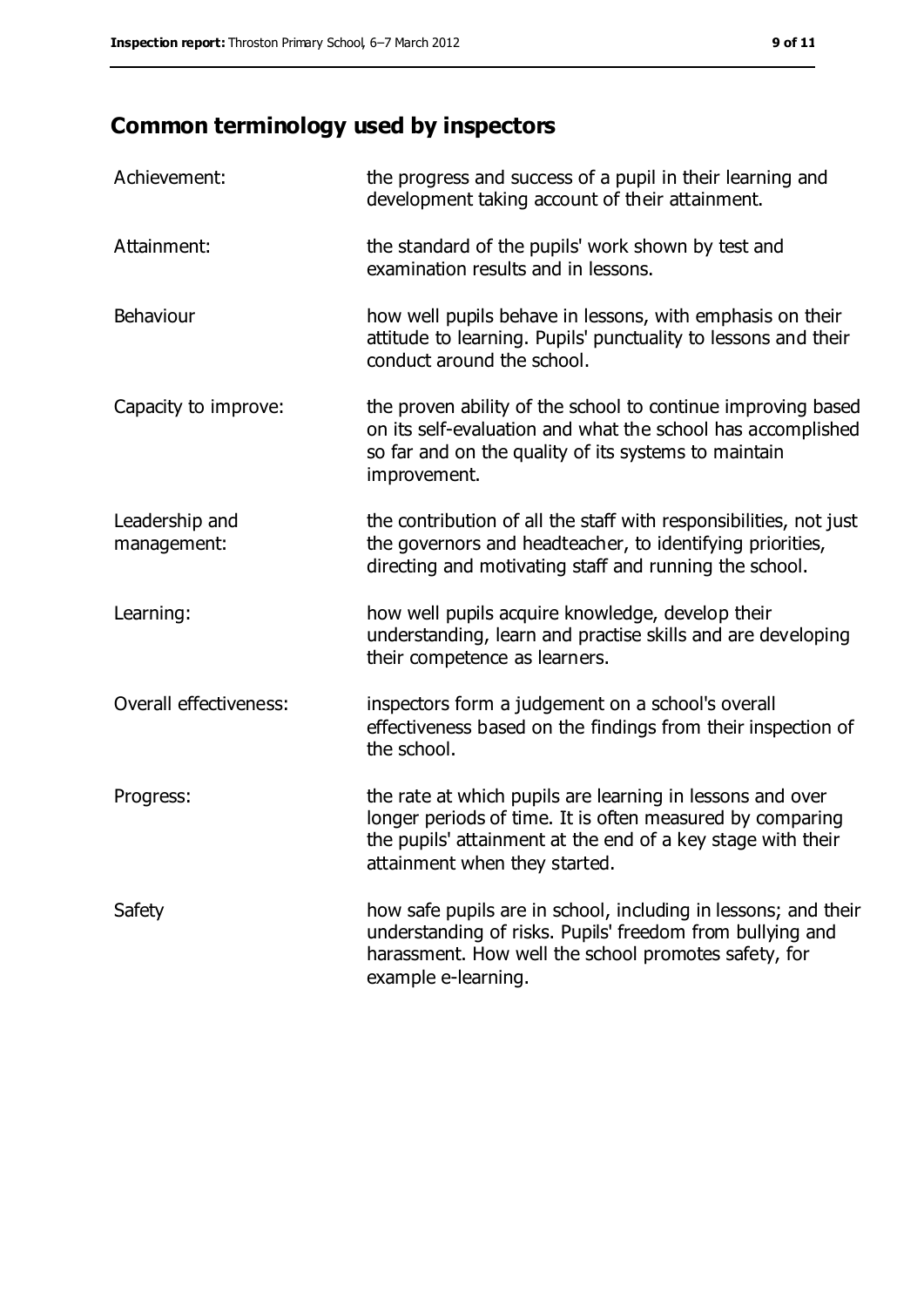#### **This letter is provided for the school, parents and carers to share with their children. It describes Ofsted's main findings from the inspection of their school.**



8 March 2012

Dear Pupils

#### **Inspection of Throston Primary School, Hartlepool, TS26 0TJ**

Thank you very much for the friendly welcome you gave the inspection team when we visited your school recently. We enjoyed talking with you and appreciated the open way in which you answered our questions. I am sure you will be delighted to know that we judge your school to be a good school. This means that the school has lots of good things and some that need improving.

Some of the good things about your school are:

- $\blacksquare$  the excellent relationships that the staff have with pupils, parents and carers
- the good start that children receive in the Early Years Foundation Stage
- the good teaching that motivates you to learn and behave well
- $\blacksquare$  the good progress you make, particularly in reading
- all the staff and governing body are determined to make the school even better.

Even in good schools there are still things that can be improved. We have asked your headteacher to work with staff to look at more ways to:

- **EXECUTE:** provide you with work that is even more closely matched to your ability
- **EXECUTE:** ensure all teachers provide you with good feedback when they mark your work and give you time to work on the improvement points
- develop more practical, investigative and creative ways in which you can practise your writing and mathematical skills across the curriculum
- **Part** provide very focused evaluations of the impact of the school's work on different groups of pupils.

You can help the school become even better by continuing to work as hard as you do now in your lessons. I would like to wish you every success in the future.

Yours sincerely

Barbara Hudson Lead inspector